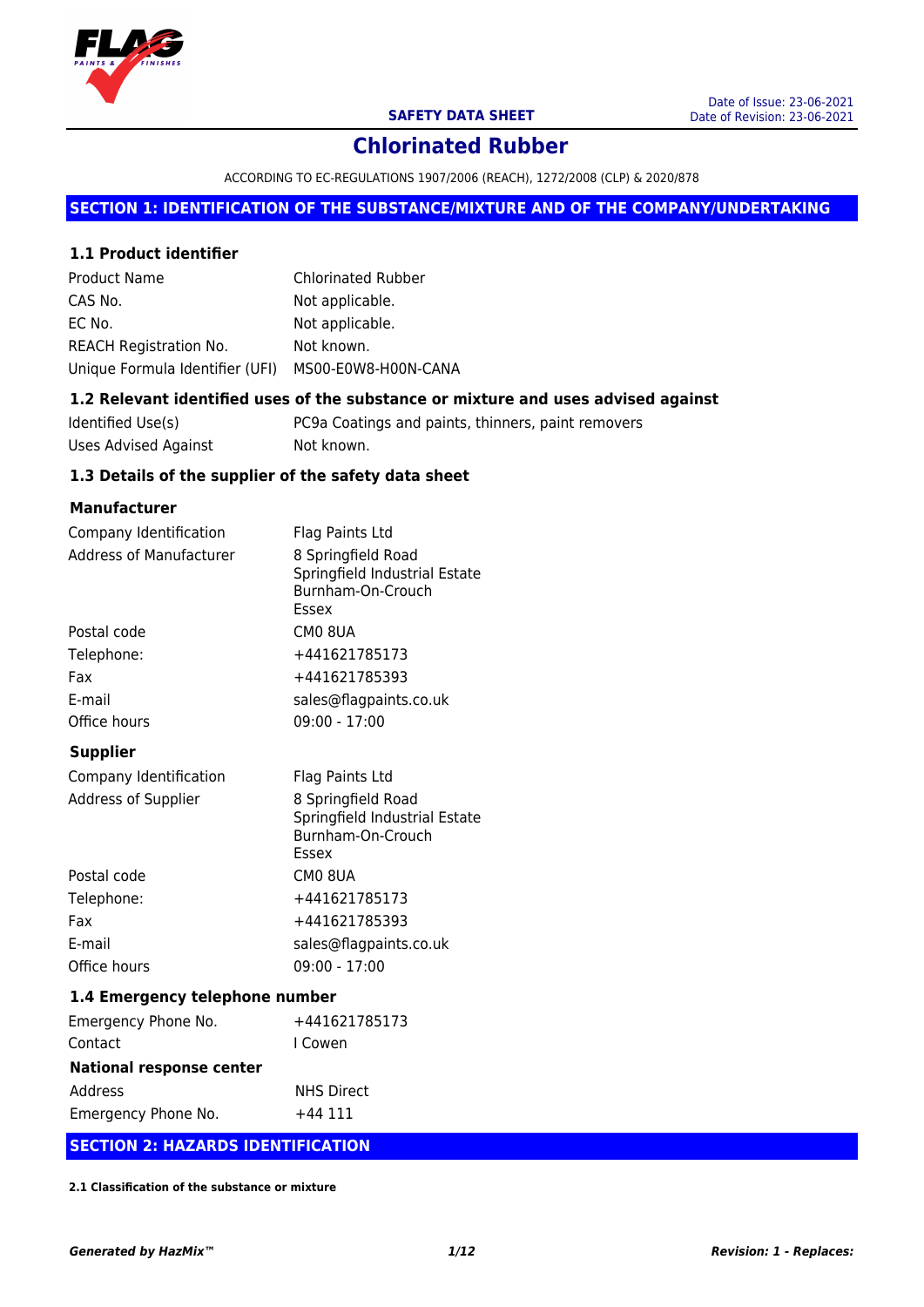

## **Chlorinated Rubber**

Regulation (EC) No. 1272/2008 Flam. Liq. 3 : Flammable liquid and vapour. STOT SE 3 : May cause respiratory irritation. May cause drowsiness or dizziness. (CLP) Aquatic Chronic 2 : Toxic to aquatic life with long lasting effects. **2.2 Label elements** According to Regulation (EC) No. 1272/2008 (CLP) Product Name Chlorinated Rubber Hazard Pictogram(s)  $\checkmark$ **NO.** 

|                                 | GHS02                                                  | GHS07 | GHS09                                                                                                                                                   |
|---------------------------------|--------------------------------------------------------|-------|---------------------------------------------------------------------------------------------------------------------------------------------------------|
| Signal Word(s)                  | Warning                                                |       |                                                                                                                                                         |
| Hazard Statement(s)             | H226: Flammable liquid and vapour.                     |       |                                                                                                                                                         |
|                                 | H335: May cause respiratory irritation.                |       |                                                                                                                                                         |
|                                 | H336: May cause drowsiness or dizziness.               |       |                                                                                                                                                         |
|                                 | H411: Toxic to aquatic life with long lasting effects. |       |                                                                                                                                                         |
|                                 |                                                        |       | EUH208: Contains: (2-butanone oxime ethyl methyl ketoxime ethyl methyl ketone<br>oxime, cobalt bis(2-ethylhexanoate)) May produce an allergic reaction. |
| Precautionary Statement(s)      | P102: Keep out of reach of children.                   |       | P101: If medical advice is needed, have product container or label at hand.                                                                             |
|                                 | sources. No smoking.                                   |       | P210: Keep away from heat, hot surfaces, sparks, open flames and other ignition<br>P260: Do not breathe dust/fume/gas/mist/vapours/spray.               |
|                                 |                                                        |       | P501: Dispose of contents in accordance with local, state or national legislation.                                                                      |
| Unique Formula Identifier (UFI) | MS00-E0W8-H00N-CANA                                    |       |                                                                                                                                                         |
| 2.3 Other hazards               |                                                        |       |                                                                                                                                                         |

None known.

#### **2.4 Additional Information**

For full text of H/P Statements see section 16.

## **SECTION 3: COMPOSITION/INFORMATION ON INGREDIENTS**

#### **3.1 Substances**

#### Not applicable.

#### **3.2 Mixtures**

| HAZARDOUS INGREDIENT(S)                                                      | CAS No.    | EC No. / REACH<br>Registration No. | %W/W Hazard Statement(s)                                                                                  | Hazard<br>Pictogram(s)           |
|------------------------------------------------------------------------------|------------|------------------------------------|-----------------------------------------------------------------------------------------------------------|----------------------------------|
| Hydrocarbons, C9, aromatics                                                  |            | 918-668-5<br>01-2119455851-35      | 20-50 Flam. Lig. 3 H226<br>Asp. Tox. 1 H304<br>STOT SE 3 H335<br>STOT SE 3 H336<br>Aquatic Chronic 2 H411 | GHS02<br>GHS08<br>GHS07<br>GHS09 |
| Hydrocarbons, C10-C13, n-<br>alkanes, isoalkanes, cyclics, < 2%<br>aromatics |            | 918-481-9<br>01-2119457273-39      | $0.1 - 2\%$ Asp. Tox. 1 H304                                                                              | GHS08                            |
| calcium isononanoate                                                         | 53988-05-9 | 258-901-1<br>01-2119978299-15-0000 | 0.1 - 2% Acute Tox. 4 H302<br>Eye Irrit. 2 H319                                                           | GHS07                            |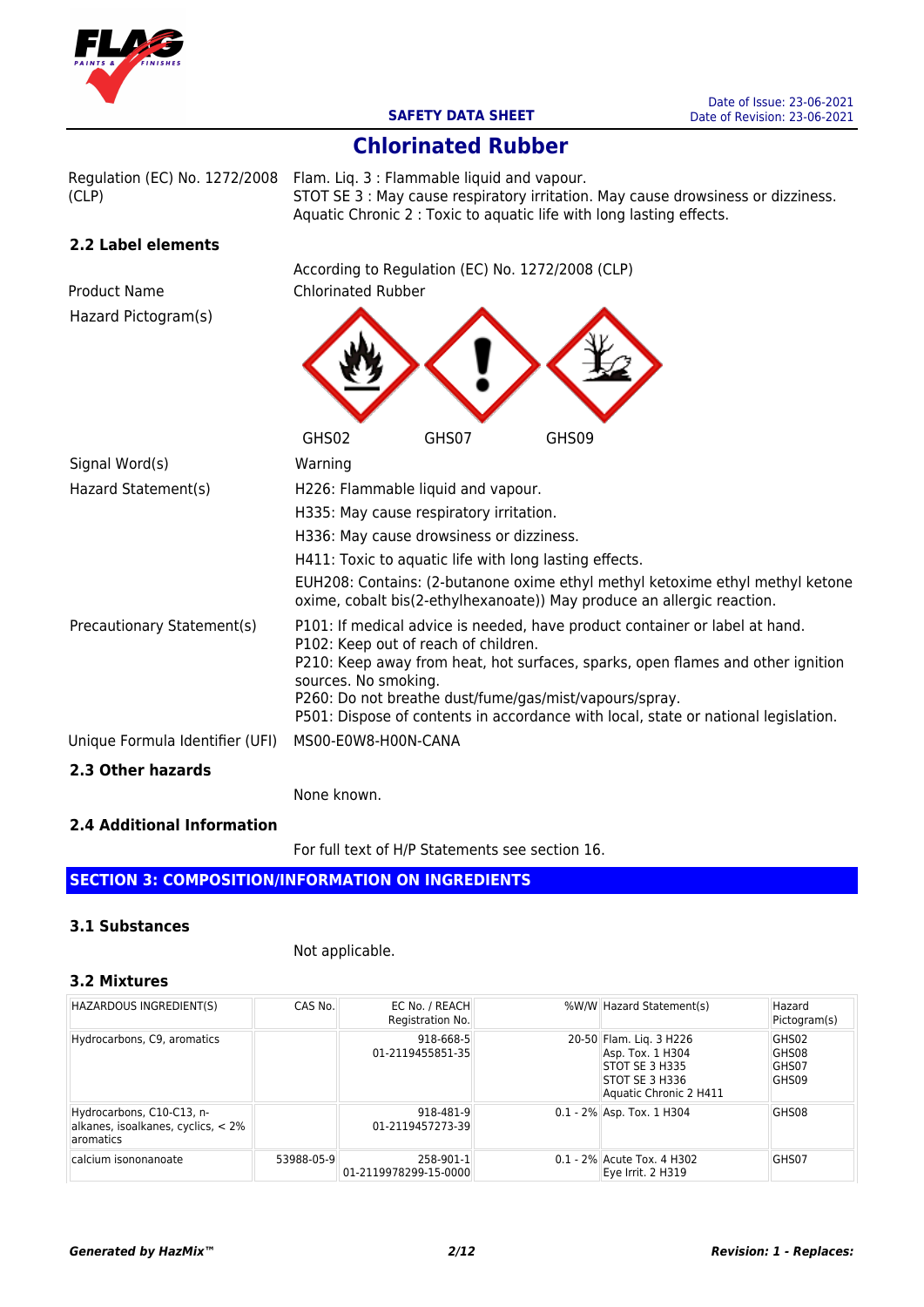

| cobalt bis(2-ethylhexanoate)                                           | 136-52-7      | 205-250-6                          | 0.1 - 2% Flam. Lig. 3 H226<br>Acute Tox, 4 H302<br>Skin Sens. 1 H317<br>Resp. Sens. 1 H334<br>STOT SE 3 H336                        | GHS02<br>GHS08<br>GHS07 |
|------------------------------------------------------------------------|---------------|------------------------------------|-------------------------------------------------------------------------------------------------------------------------------------|-------------------------|
| 2-butanone oxime ethyl methyl<br>ketoxime ethyl methyl ketone<br>oxime | $96 - 29 - 7$ | 202-496-6<br>01-2119539477-28      | 0.1 - 2% Acute Tox. 4 H312<br>Skin Sens. 1 H317<br>Eye Dam. 1 H318<br>Carc. 2 H351                                                  | GHS05<br>GHS08<br>GHS07 |
| (2-methoxymethylethoxy)propanol                                        | 34590-94-8    | 252-104-2<br>01-2119450011-60-XXXX | $0.01 - 0.1$ Acute Tox. 3 H301<br>Acute Tox. 3 H311<br>Skin Corr. 1A H314<br>Eye Dam. 1 H318<br>Acute Tox. 3 H331<br>STOT SE 2 H371 | GHS06<br>GHS05<br>GHS08 |

| HAZARDOUS INGREDIENT(S)                                                | CAS No.        | Specific<br>Concentration<br>Limit | M-factor ATE |                                                                                            |
|------------------------------------------------------------------------|----------------|------------------------------------|--------------|--------------------------------------------------------------------------------------------|
| calcium isononanoate                                                   | 53988-05-9     |                                    |              | Acute Tox. 4 (H302): 500.000                                                               |
| cobalt bis(2-ethylhexanoate)                                           | $136 - 52 - 7$ |                                    |              | Acute Tox. 4 (H302): 500.000                                                               |
| 2-butanone oxime ethyl methyl<br>ketoxime ethyl methyl ketone<br>oxime | $96 - 29 - 7$  |                                    |              | Acute Tox. 4 (H312): 1100.000<br>(15th ATP)                                                |
| (2-methoxymethylethoxy)propanol                                        | 34590-94-8     |                                    |              | Acute Tox. 3 (H301): 100.000<br>Acute Tox. 3 (H311): 300.000<br>Acute Tox. 3 (H331): 3.000 |

Contains no non-classified vPvB substances or substances with a Union workplace exposure limit. For full text of H/P Statements see section 16.

#### **SECTION 4: FIRST AID MEASURES**

#### **4.1 Description of first aid measures**

| Inhalation   | Remove person to fresh air and keep comfortable for breathing. Call a POISON<br>CENTER/doctor if you feel unwell. |
|--------------|-------------------------------------------------------------------------------------------------------------------|
| Skin Contact | Take off immediately all contaminated clothing. Rinse skin with water.                                            |
| Eye Contact  | Treat symptomatically.                                                                                            |
| Ingestion    | Treat symptomatically.                                                                                            |

#### **4.2 Most important symptoms and effects, both acute and delayed**

None anticipated. Treat symptomatically.

#### **4.3 Indication of any immediate medical attention and special treatment needed**

Call a POISON CENTER/doctor if you feel unwell. Unlikely to be required but if necessary treat symptomatically.

#### **SECTION 5: FIREFIGHTING MEASURES**

#### **5.1 Extinguishing media**

Suitable Extinguishing media Use water spray, dry powder or carbon dioxide to extinguish. Unsuitable extinguishing media Water jet spray

#### **5.2 Special hazards arising from the substance or mixture**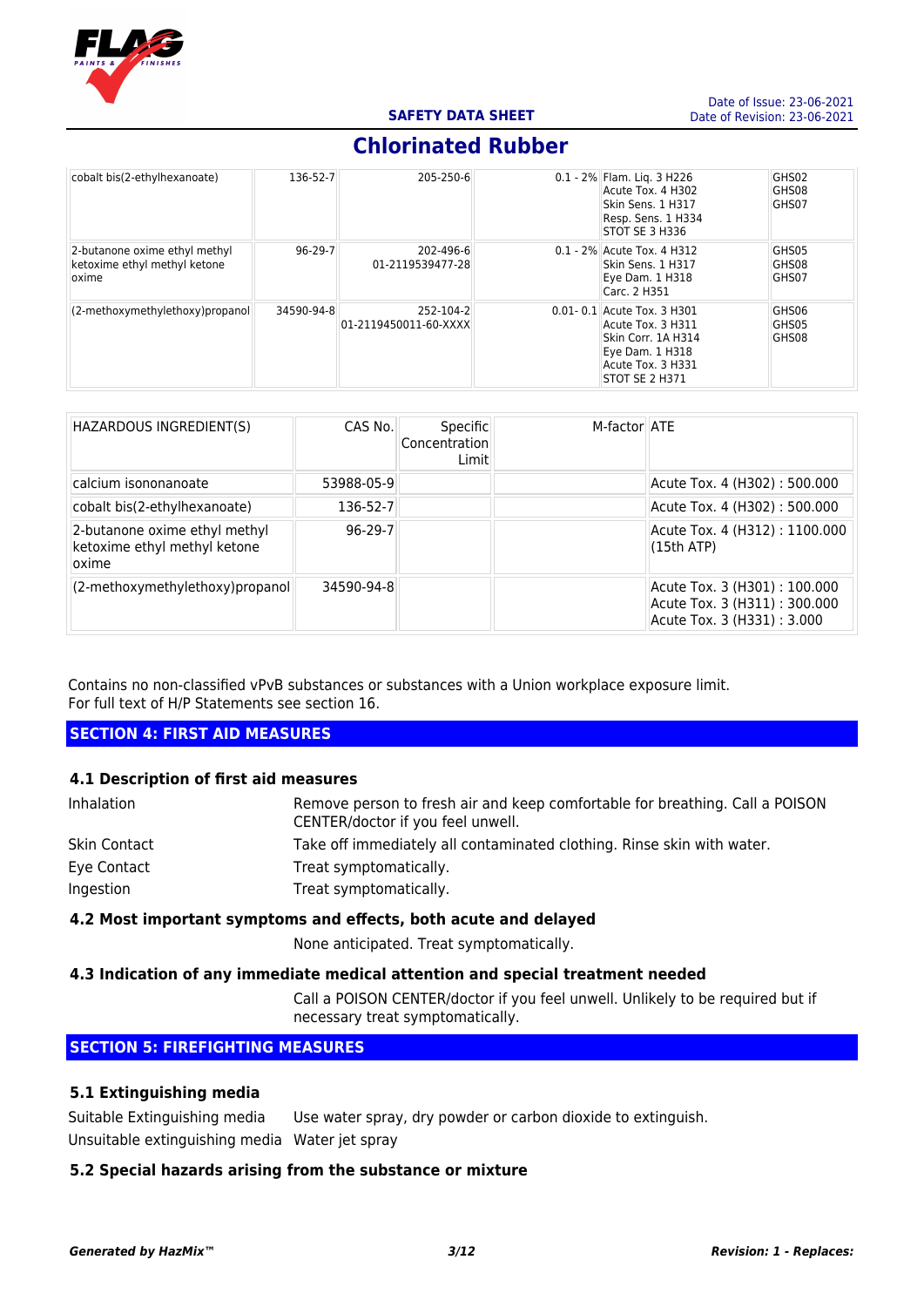

Flammable liquid and vapour. Combustion or thermal decomposition will evolve toxic and irritant vapours.

#### **5.3 Advice for firefighters**

Fire fighters should wear complete protective clothing including self-contained breathing apparatus. If it is safe to do so, containers should be removed from fire area because they are likely to rupture under fire conditions.

#### **SECTION 6: ACCIDENTAL RELEASE MEASURES**

#### **6.1 Personal precautions, protective equipment and emergency procedures**

Ensure adequate ventilation. Use non-sparking ventilation systems, approved explosion-proof equipment, and intrinsically safe electrical systems. Wear suitable protective clothing and gloves.

#### **6.2 Environmental precautions**

Spillages or uncontrolled discharges into watercourses must be alerted to the appropriate regulatory body.

#### **6.3 Methods and material for containment and cleaning up**

Adsorb spillages onto sand, earth or any suitable adsorbent material. Contain spillages with sand, earth or any suitable adsorbent material. Earth may be shovelled to contain spillage and to avoid contamination of sewers and watercourses.

#### **6.4 Reference to other sections**

See Also Section 8, 13.

#### **SECTION 7: HANDLING AND STORAGE**

#### **7.1 Precautions for safe handling**

Keep away from heat, hot surfaces, sparks, open flames and other ignition sources. No smoking. Keep container tightly closed. Use explosion-proof electrical/ventilating/lighting/equipment. Use non-sparking tools. Take action to prevent static discharges. Wear protective gloves/protective clothing/eye protection/face protection. Avoid breathing dust/fume/gas/mist/vapours/spray. Use only outdoors or in a well-ventilated area.

#### **7.2 Conditions for safe storage, including any incompatibilities**

|                        | Store in a well-ventilated place. Keep cool. Keep container tightly closed. Store<br>locked up. |
|------------------------|-------------------------------------------------------------------------------------------------|
| Storage temperature    | Ambient.                                                                                        |
| Storage life           | Stable under normal conditions.                                                                 |
| Incompatible materials | None known.                                                                                     |

#### **7.3 Specific end use(s)**

PC9a Coatings and paints, thinners, paint removers

#### **SECTION 8: EXPOSURE CONTROLS/PERSONAL PROTECTION**

#### **8.1 Control parameters**

8.1.1 Occupational Exposure Limits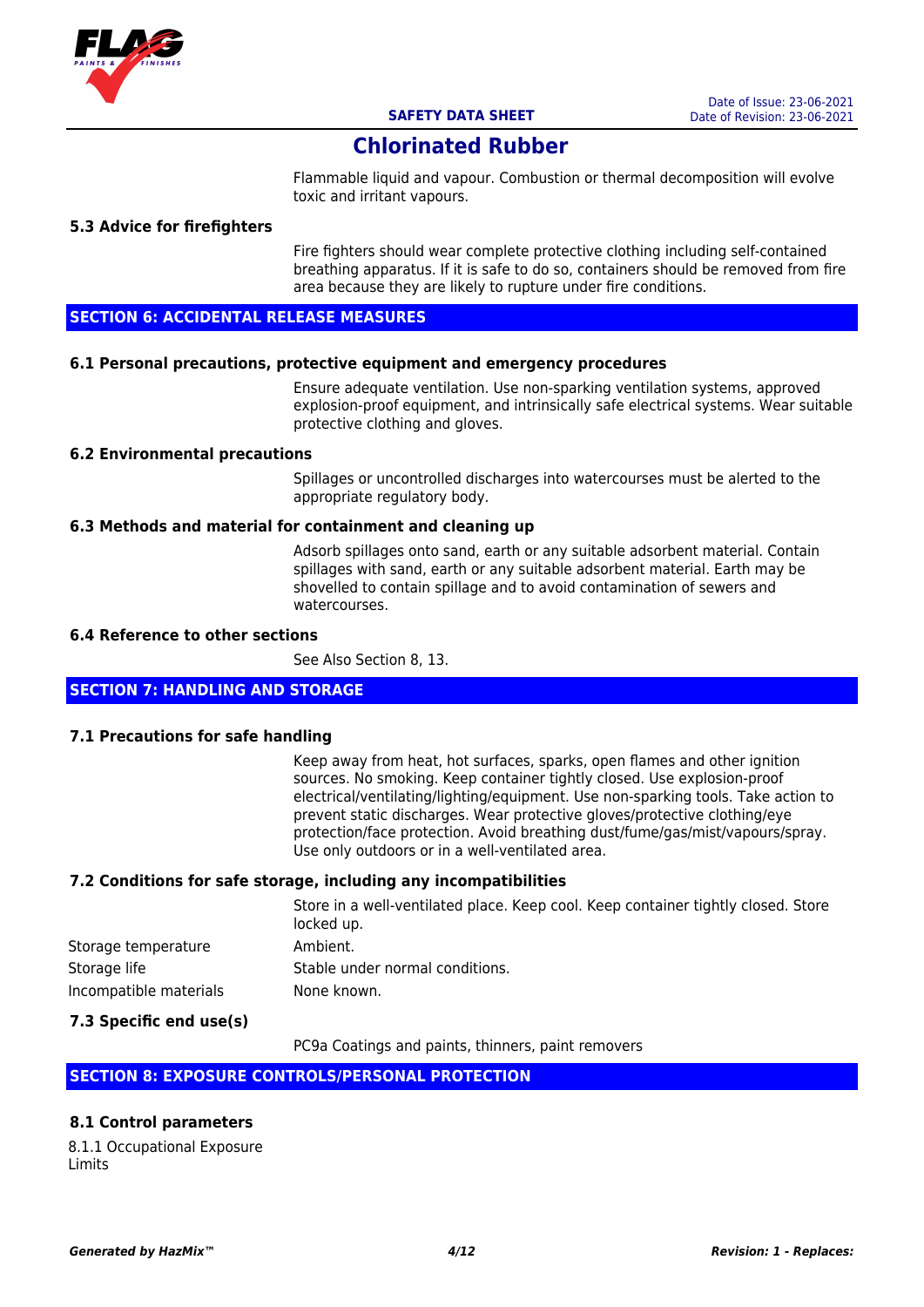

|                                            | <b>Occupational Exposure Limits</b>                                                                                                                                            |                                                                                                                                                            |                |                                        |                      |                      |           |    |
|--------------------------------------------|--------------------------------------------------------------------------------------------------------------------------------------------------------------------------------|------------------------------------------------------------------------------------------------------------------------------------------------------------|----------------|----------------------------------------|----------------------|----------------------|-----------|----|
| SUBSTANCE.                                 |                                                                                                                                                                                | CAS No. LTEL (8                                                                                                                                            | hr TWA<br>ppm) | LTEL (8<br>hr TWA<br>mg/m <sup>3</sup> | <b>STEL</b><br>(ppm) | (mg/m <sup>3</sup> ) | STEL Note |    |
|                                            | (2-methoxymethylethoxy) propanol                                                                                                                                               |                                                                                                                                                            | 34590-94-8     | 50                                     | 308                  |                      |           | Sk |
| Region                                     | Source                                                                                                                                                                         |                                                                                                                                                            |                |                                        |                      |                      |           |    |
| United Kingdom                             |                                                                                                                                                                                | UK Workplace Exposure Limits EH40/2005 (Fourth edition, published 2020)                                                                                    |                |                                        |                      |                      |           |    |
| Remark                                     | <b>Notes</b>                                                                                                                                                                   |                                                                                                                                                            |                |                                        |                      |                      |           |    |
| Sk                                         |                                                                                                                                                                                | Can be absorbed through the skin. The assigned substances are those for which there are concerns that dermal<br>absorption will lead to systemic toxicity. |                |                                        |                      |                      |           |    |
| 8.2 Exposure controls                      |                                                                                                                                                                                |                                                                                                                                                            |                |                                        |                      |                      |           |    |
| 8.2.1. Appropriate engineering<br>controls |                                                                                                                                                                                | Use non-sparking ventilation systems, approved explosion-proof equipment, and<br>intrinsically safe electrical systems. Ensure adequate ventilation.       |                |                                        |                      |                      |           |    |
| 8.2.2. Personal protection<br>equipment    |                                                                                                                                                                                |                                                                                                                                                            |                |                                        |                      |                      |           |    |
| Eye Protection                             |                                                                                                                                                                                | Wear eye protection with side protection (EN166).                                                                                                          |                |                                        |                      |                      |           |    |
| Skin protection                            |                                                                                                                                                                                | Not normally required. Wear suitable gloves if prolonged skin contact is likely.                                                                           |                |                                        |                      |                      |           |    |
|                                            | Normally no personal respiratory protection is necessary. Handling of larger<br>Respiratory protection<br>amounts A suitable mask with filter type A (EN14387 or EN405) may be |                                                                                                                                                            |                |                                        |                      |                      |           |    |

Thermal hazards None known.

8.2.3. Environmental Exposure Controls Spillages or uncontrolled discharges into watercourses must be alerted to the appropriate regulatory body.

#### **SECTION 9: PHYSICAL AND CHEMICAL PROPERTIES**

#### **9.1 Information on basic physical and chemical properties**

appropriate.

| Physical state                                              | Liquid.                                                                   |
|-------------------------------------------------------------|---------------------------------------------------------------------------|
| Colour                                                      | coloured                                                                  |
| Odour                                                       | Aromatic odour.                                                           |
| Melting point/freezing point                                | Not known.                                                                |
| Boiling point or initial boiling<br>point and boiling range | 150 - 185 °C                                                              |
| Flammability                                                | Not known.                                                                |
|                                                             | Lower and upper explosion limit 0.8 - 6.7 Lower and upper explosion limit |
| Flash Point                                                 | $38 - 50 °C$                                                              |
| Auto-ignition temperature                                   | 488 °C                                                                    |
| Decomposition Temperature                                   | Not known.                                                                |
| рH                                                          | Not known.                                                                |
| Kinematic Viscosity                                         | >21MM2/SEC@40 °C                                                          |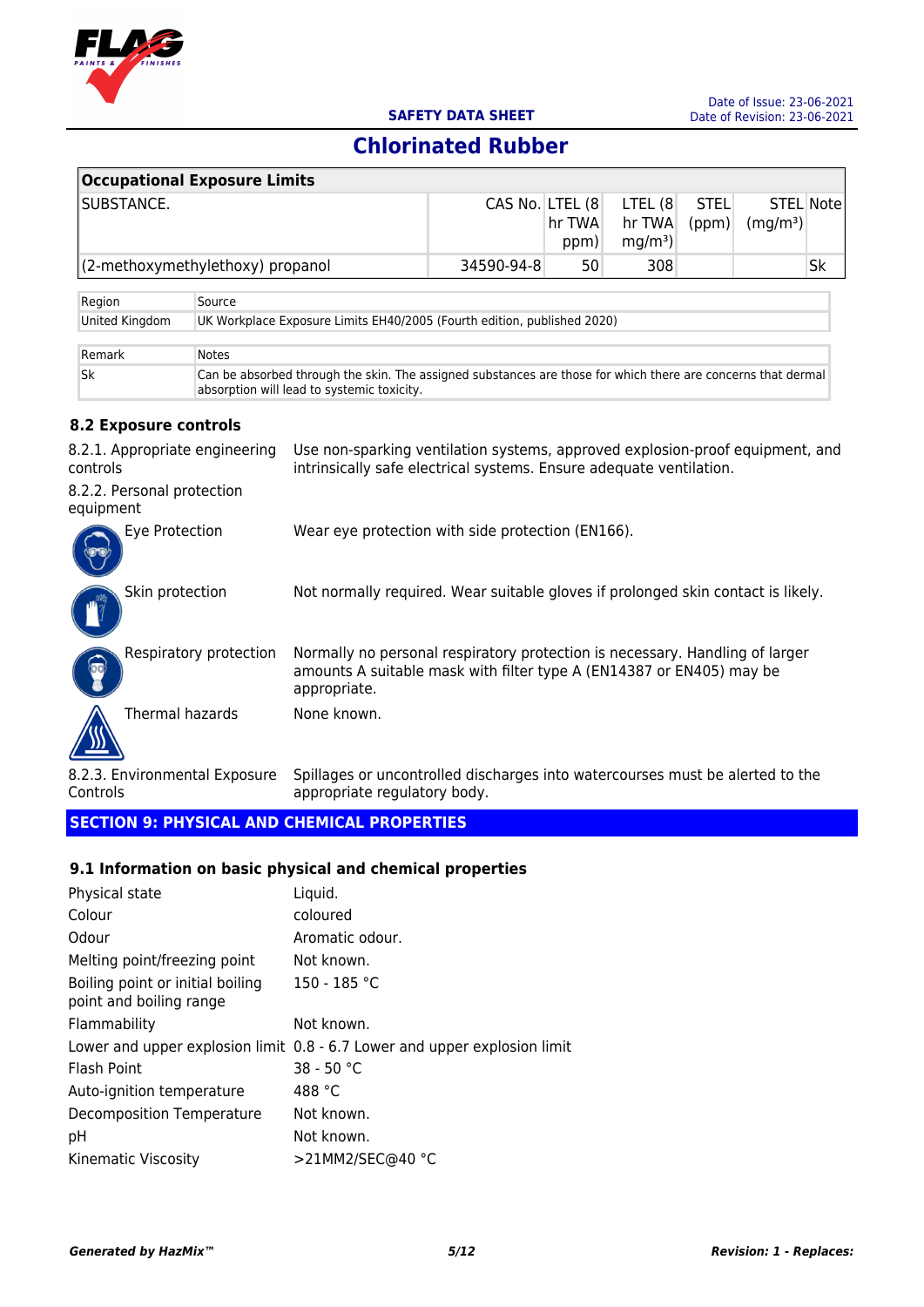

**Chlorinated Rubber**

| Solubility                                            | Solubility (Water) : Insoluble in water.<br>Solubility (Other) : Not known.             |
|-------------------------------------------------------|-----------------------------------------------------------------------------------------|
| Partition coefficient n-<br>octanol/water (log value) | Not known.                                                                              |
| Vapour pressure                                       | 0.82                                                                                    |
| Density and/or relative density                       | Density (g/ml) : 0.96 g/l                                                               |
| Relative vapour density                               | Not known.                                                                              |
| Particle characteristics                              | Not known.                                                                              |
| 9.2 Other information                                 |                                                                                         |
|                                                       | None.                                                                                   |
| <b>SECTION 10: STABILITY AND REACTIVITY</b>           |                                                                                         |
| 10.1 Reactivity                                       |                                                                                         |
|                                                       | None anticipated.                                                                       |
| <b>10.2 Chemical Stability</b>                        |                                                                                         |
|                                                       | Stable under normal conditions.                                                         |
| 10.3 Possibility of hazardous reactions               |                                                                                         |
|                                                       | No hazardous reactions known if used for its intended purpose.                          |
| <b>10.4 Conditions to avoid</b>                       |                                                                                         |
|                                                       | Avoid friction, sparks, or other means of ignition.                                     |
| 10.5 Incompatible materials                           |                                                                                         |
|                                                       | Not known.                                                                              |
| 10.6 Hazardous decomposition products                 |                                                                                         |
|                                                       | No hazardous decomposition products known.                                              |
| <b>SECTION 11: TOXICOLOGICAL INFORMATION</b>          |                                                                                         |
|                                                       |                                                                                         |
|                                                       | 11.1 Information on hazard classes as defined in Regulation (EC) No 1272/2008           |
| Acute toxicity - Ingestion                            | Calculation method : Not classified.                                                    |
|                                                       | Calculation method : Calculated acute toxicity estimate (ATE) Calc ATE -<br>44052.86000 |
| Acute toxicity - Skin Contact                         | Calculation method : Not classified.                                                    |
|                                                       | Calculation method: Calculated acute toxicity estimate (ATE) Calc ATE -<br>211946.05000 |
| Acute toxicity - Inhalation                           | Calculation method: Not classified.                                                     |
|                                                       | Calculation method : Calculated acute toxicity estimate (ATE) Calc ATE -<br>3448.28000  |
| Skin corrosion/irritation                             | Calculation method : Not classified.                                                    |
| Serious eye damage/irritation                         | Calculation method: Not classified.                                                     |
| Skin sensitization data                               | Calculation method: Not classified.                                                     |
| Respiratory sensitization data                        | Calculation method : Not classified.                                                    |

Germ cell mutagenicity Calculation method : Not classified.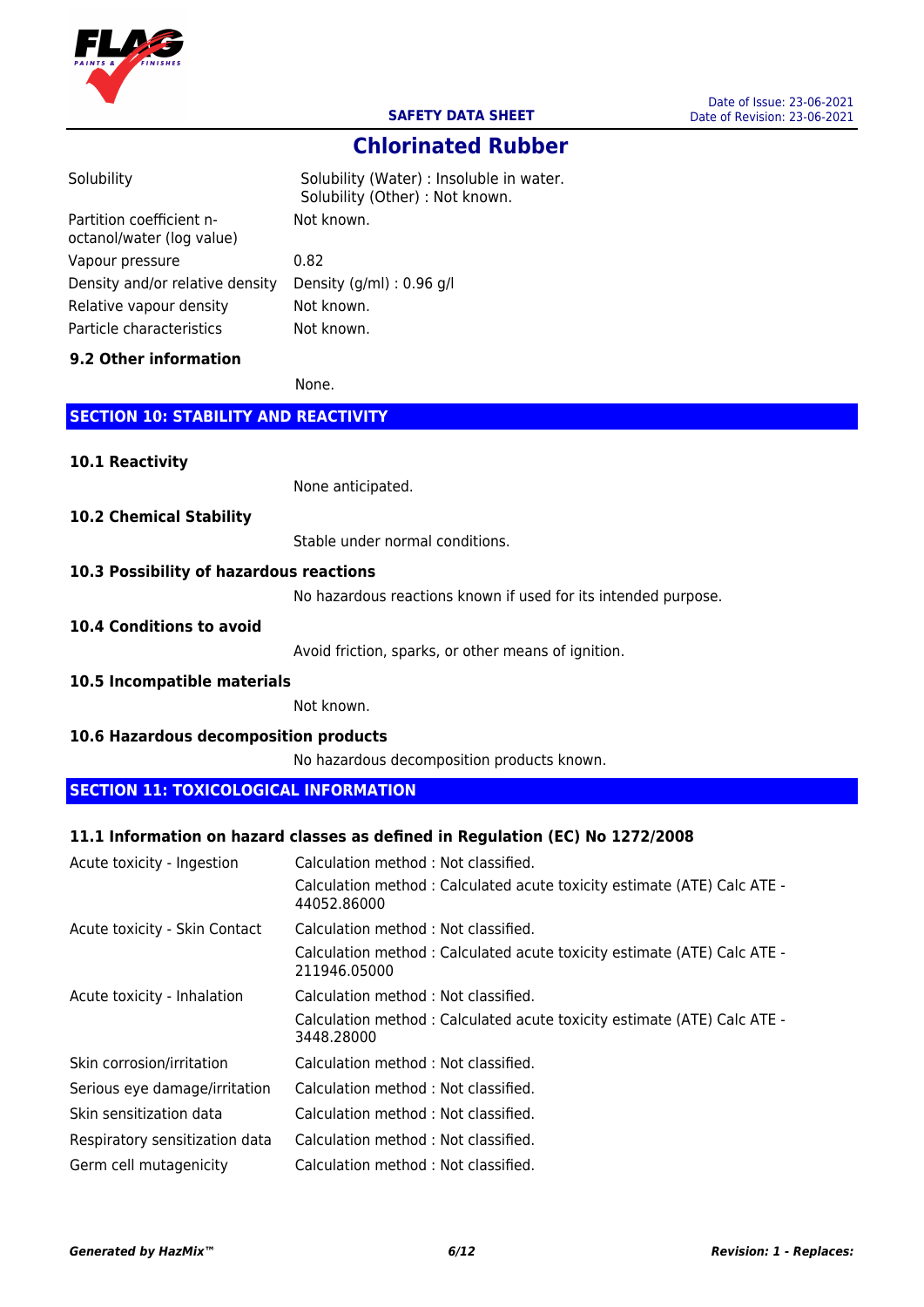

# **Chlorinated Rubber**

| Carcinogenicity          | Calculation method: Not classified.                                                         |
|--------------------------|---------------------------------------------------------------------------------------------|
| Reproductive toxicity    | Calculation method: Not classified.                                                         |
| Lactation                | Calculation method: Not classified.                                                         |
| STOT - single exposure   | Calculation method: May cause respiratory irritation. May cause drowsiness or<br>dizziness. |
| STOT - repeated exposure | Calculation method: Not classified.                                                         |
| Aspiration hazard        | Self classification: Not classified.                                                        |

#### **11.2 Information on other hazards**

Not known.

#### **SECTION 12: ECOLOGICAL INFORMATION**

#### **12.1 Toxicity**

|                                             | Toxic to aquatic life with long lasting effects. |
|---------------------------------------------|--------------------------------------------------|
| Toxicity - Aquatic invertebrates Not known. |                                                  |
| Toxicity - Fish                             | Not known.                                       |
| Toxicity - Algae                            | Not known.                                       |
| Toxicity - Sediment<br>Compartment          | Not classified.                                  |
| Toxicity - Terrestrial<br>Compartment       | Not classified.                                  |

#### **12.2 Persistence and degradability**

Not known.

#### **12.3 Bioaccumulative potential**

Not known.

#### **12.4 Mobility in soil**

Not known.

#### **12.5 Results of PBT and vPvB assessment**

Not known.

#### **12.6 Endocrine disrupting properties**

None known.

#### **12.7 Other adverse effects**

Not known.

#### **SECTION 13: DISPOSAL CONSIDERATIONS**

#### **13.1 Waste treatment methods**

Dispose of contents in accordance with local, state or national legislation. Recycle only completely emptied packaging. Containers must not be punctured or destroyed by burning, even when empty. Do not allow to enter drains, sewers or watercourses. Do NOT landfill. Normal disposal is via incineration operated by an accredited disposal contractor. Dispose of this material and its container to hazardous or special waste collection point. Dispose at suitable refuse site.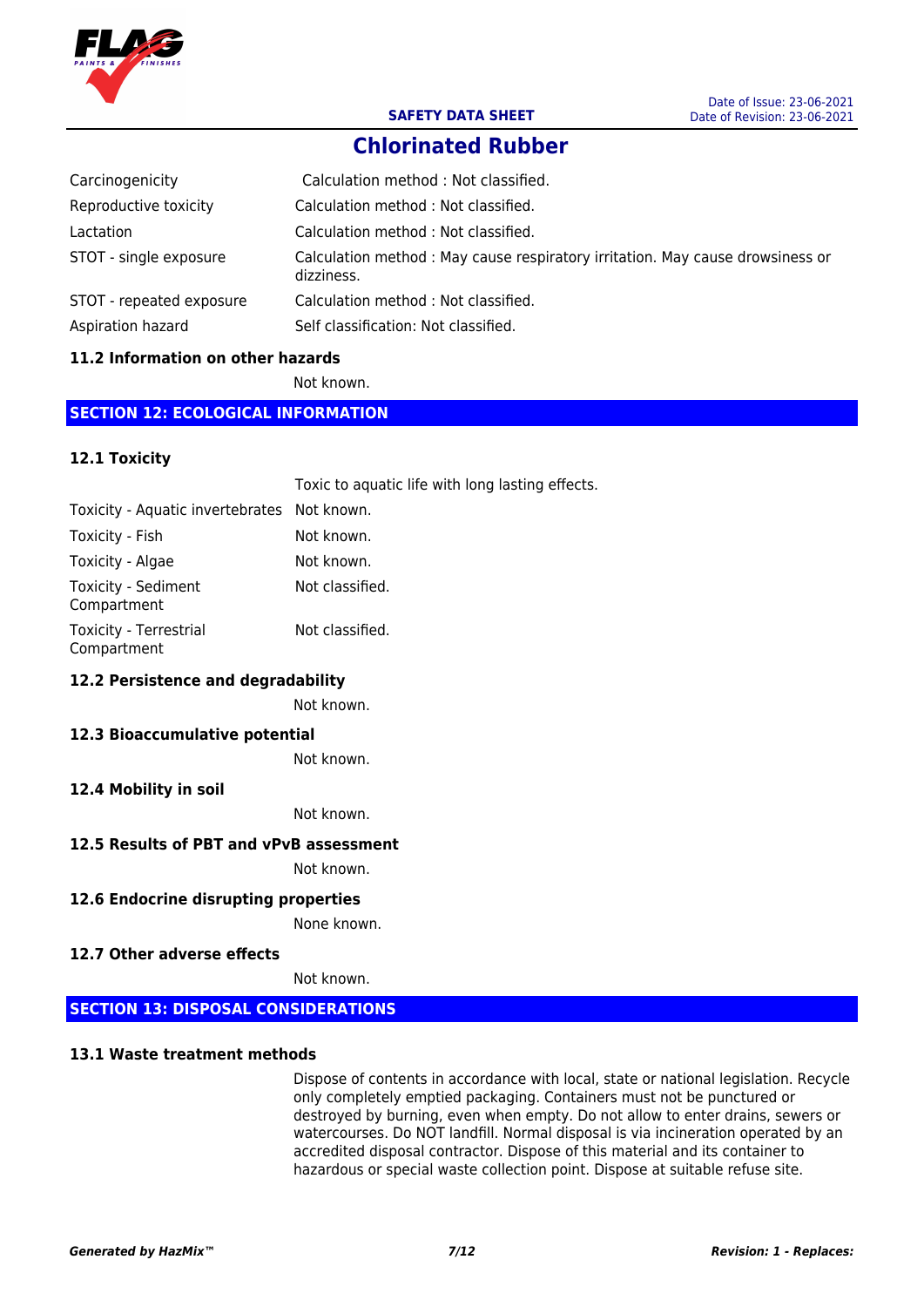

#### **13.2 Additional Information**

Disposal should be in accordance with local, state or national legislation.

## **SECTION 14: TRANSPORT INFORMATION**

**14.1 UN number or ID number** UN No. 1263

# **14.2 UN proper shipping name**

UN proper shipping name PAINT RELATED MATERIAL

#### **14.3 Transport hazard class(es)**

#### **ADR/RID**

| <b>ADR/RID Class</b>                                                    | 3              |
|-------------------------------------------------------------------------|----------------|
| <b>ADR Classification Code</b>                                          | F <sub>1</sub> |
| <b>Special Provisions</b>                                               | 163 367 650    |
| <b>Limited Quantities</b>                                               | 5 <sub>L</sub> |
| <b>Excepted Quantities</b>                                              | E <sub>1</sub> |
| <b>Emergency Action Code</b>                                            | $\cdot$ 3YE    |
| Mixed Packing Instructions for<br>Packages                              | P001 R001      |
| Special Packing Provisions for<br>Packages                              | PP1            |
| Mixed Packing Instructions for<br>Packages                              | MP19           |
| Packing Instructions for Portable<br>Tanks                              |                |
| <b>Special Provisions for Portable</b><br>Tanks                         |                |
| <b>Tank Code for Tanks</b>                                              |                |
| <b>Special Provisions for Tanks</b>                                     |                |
| Vehicle for Tank Carriage                                               |                |
| <b>ADR Transport Category</b>                                           | 3              |
| <b>Tunnel Restriction Code</b>                                          | F              |
| Special Provisions for Carriage -<br>Packages                           |                |
| Special Provisions for Carriage -<br><b>Bulk</b>                        |                |
| Special Provisions for Carriage -<br>Loading, Unloading and<br>Handling |                |
| Special Provisions for Carriage - S2<br>Operation<br><b>ADR HIN</b>     |                |
|                                                                         |                |
|                                                                         |                |

#### **IMDG**

| IMDG Class                |             |
|---------------------------|-------------|
| <b>Special Provisions</b> | 163 367 650 |
| Limited Ouantities        | 5 L         |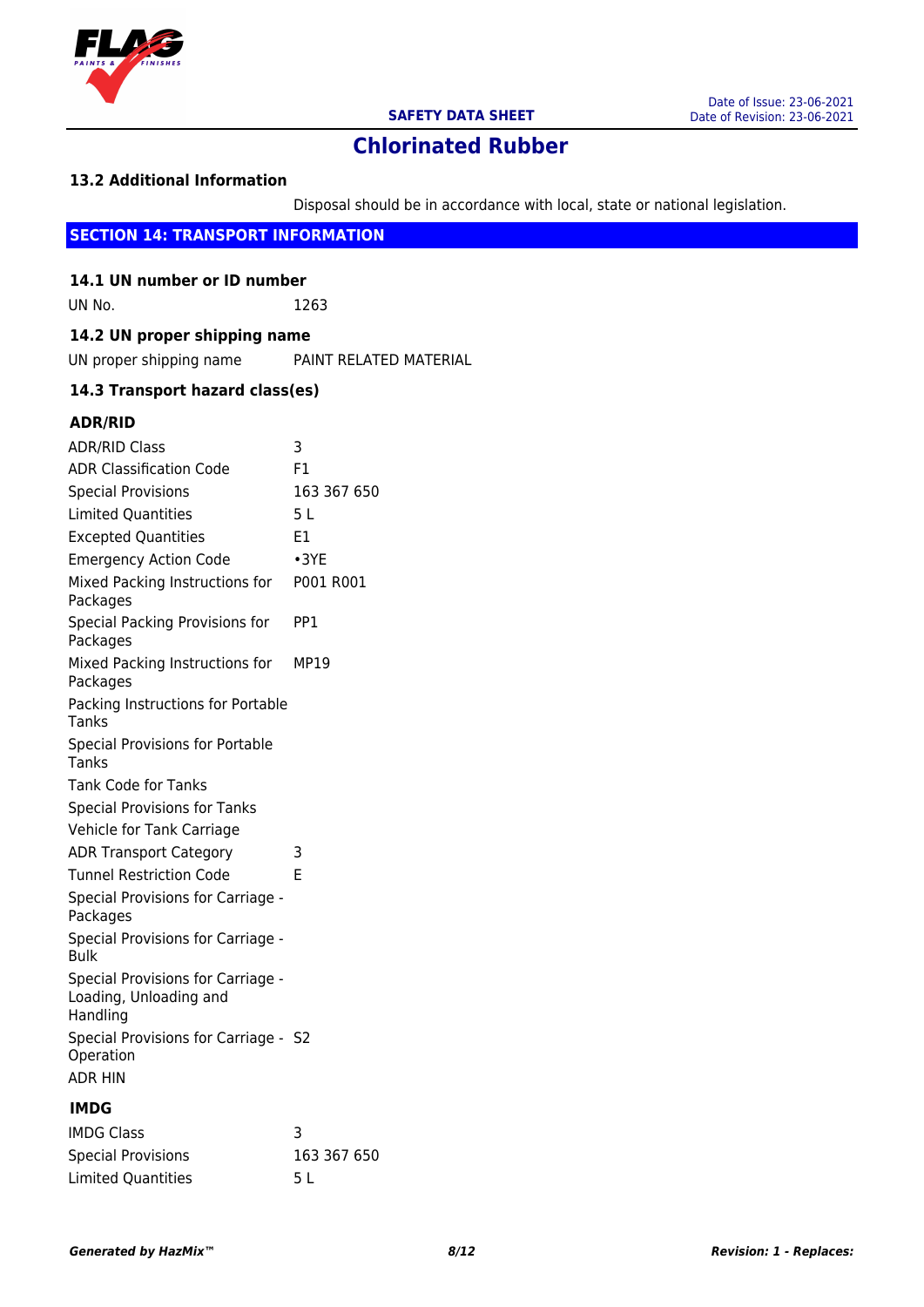

| <b>Excepted Quantities</b>                           | E1          |
|------------------------------------------------------|-------------|
| Mixed Packing Instructions for P001 R001<br>Packages |             |
| Special Packing Provisions for<br>Packages           | PP1         |
| Packing Instructions for Portable<br>Tanks           |             |
| Special Provisions for Portable<br>Tanks             |             |
| <b>IMDG EMS</b>                                      | $F-E$ , S-E |
| Stowage and Handling                                 | Category A  |
| Segregation                                          |             |
| Marine Pollutant                                     |             |

#### **ICAO/IATA**

IATA Proper Shipping Name Excepted Quantities Passenger and Cargo Aircraft Limited Quantities Packing Instructions Passenger and Cargo Aircraft Limited Quantities Max net Qty Passenger and Cargo Aircraft Packing Instructions Passenger and Cargo Aircraft Max net Qty Cargo Aircraft Packing Instructions Cargo Aircraft Max net Qty Special Provisions Emergency Response Guidebook (ERG) Code

#### **Labels**

Labels 3



#### **14.4 Packing group**

Packing group III

## **14.5 Environmental hazards**

Environmental hazards Classified as a Marine Pollutant.

## **14.6 Special precautions for user**

Special precautions for user Not known.

## **14.7 Maritime transport in bulk according to IMO instruments**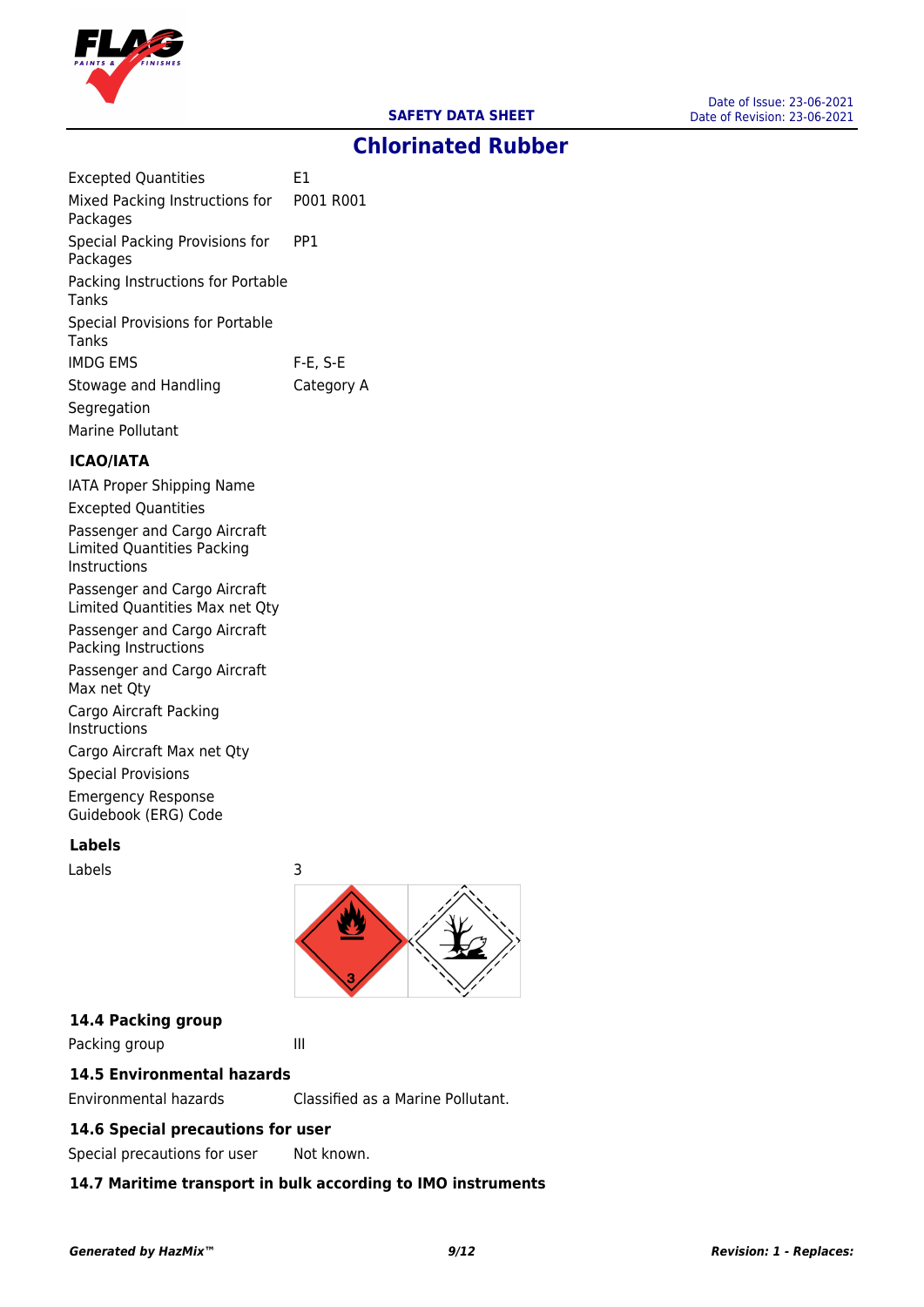

# **Chlorinated Rubber**

No information available

#### **SECTION 15: REGULATORY INFORMATION**

#### **15.1 Safety, health and environmental regulations/legislation specific for the substance or mixture**

#### **European Regulations - Authorisations and/or Restrictions On Use**

| Candidate List of Substances of Not listed<br>Very High Concern for<br>Authorisation                                                                     |                                                                                                                                                                                                                                                                                                                                                                                                                                                              |
|----------------------------------------------------------------------------------------------------------------------------------------------------------|--------------------------------------------------------------------------------------------------------------------------------------------------------------------------------------------------------------------------------------------------------------------------------------------------------------------------------------------------------------------------------------------------------------------------------------------------------------|
| REACH: ANNEX XIV list of<br>substances subject to<br>authorisation                                                                                       | Not listed                                                                                                                                                                                                                                                                                                                                                                                                                                                   |
| the market and use of certain<br>and articles                                                                                                            | -2), REACH: Annex XVII Restrictions calcium isononanoate (53988-05-9), cobalt bis(2-ethylhexanoate) (136-52-7)<br>on the manufacture, placing on methoxymethylethoxy)propanol (34590-94-8), calcium dipropionate (4075-81-4),<br>2-butanone oxime ethyl methyl ketoxime ethyl methyl ketone oxime (96-29-7),<br>dangerous substances, mixtures Hydrocarbons, C9, aromatics (), Hydrocarbons, C10-C13, n-alkanes, isoalkanes,<br>cyclics, $<$ 2% aromatics () |
| (CoRAP)                                                                                                                                                  | Community Rolling Action Plan 2-ethylhexanoic acid (149-57-5), Butanone oxime (96-29-7)                                                                                                                                                                                                                                                                                                                                                                      |
| Regulation (EU) N° 2019/1021 of Not listed<br>the European Parliament and of<br>the Council on persistent<br>organic pollutants                          |                                                                                                                                                                                                                                                                                                                                                                                                                                                              |
| Regulation (EC) N° 1005/2009<br>on substances that deplete the<br>ozone layer                                                                            | Not listed                                                                                                                                                                                                                                                                                                                                                                                                                                                   |
| Regulation (EU) N° 649/2012 of Not listed<br>the European Parliament and of<br>the Council concerning the<br>export and import of hazardous<br>chemicals |                                                                                                                                                                                                                                                                                                                                                                                                                                                              |
| <b>National regulations</b>                                                                                                                              |                                                                                                                                                                                                                                                                                                                                                                                                                                                              |

Other Not known.

#### **15.2 Chemical Safety Assessment**

A REACH chemical safety assessment has not been carried out.

#### **SECTION 16: OTHER INFORMATION**

The following sections contain revisions or new statements:

### **LEGEND**

Hazard Pictogram(s)

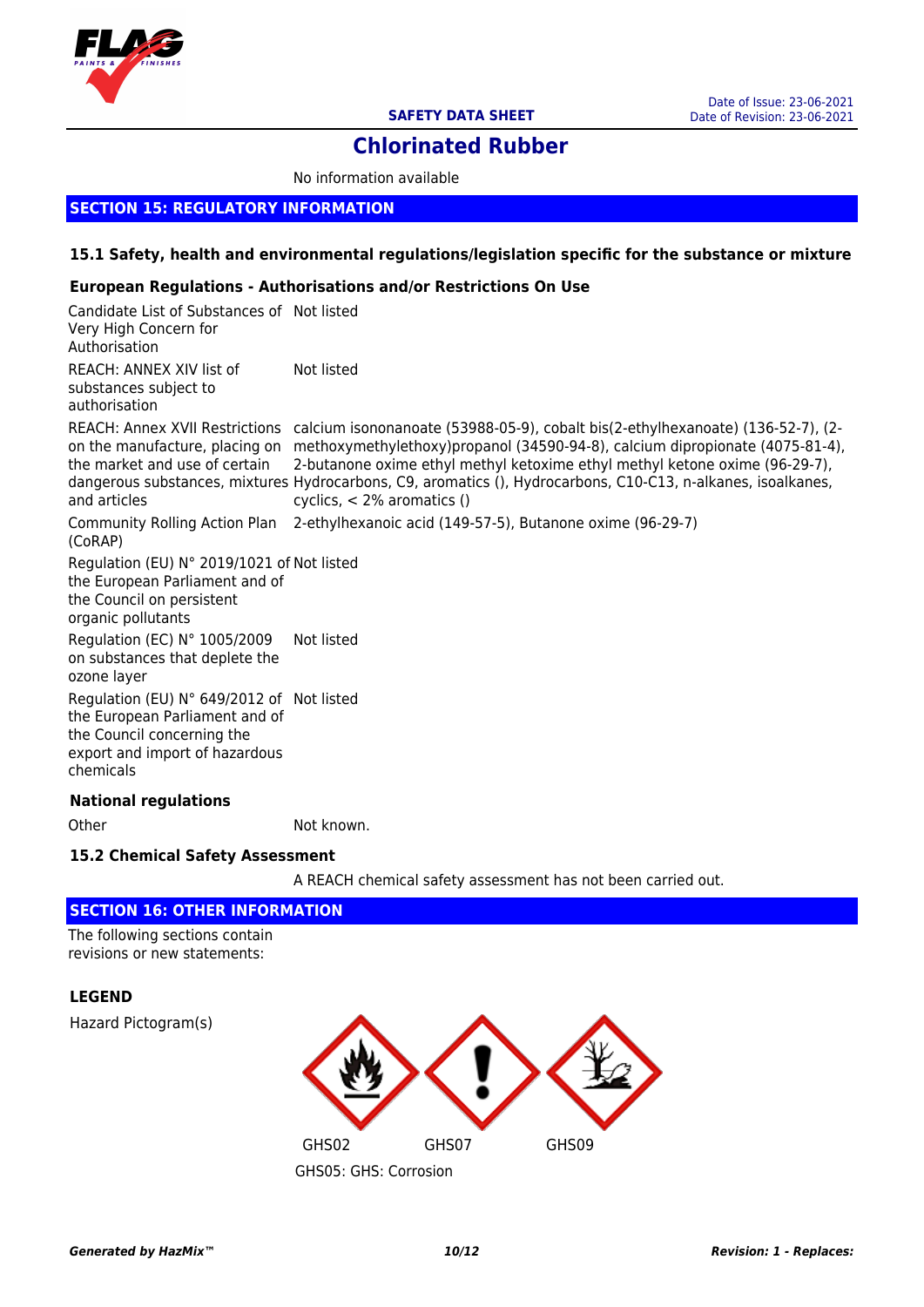

# **Chlorinated Rubber**

|                            | GHS06: GHS: Skull and crossbones                                                 |
|----------------------------|----------------------------------------------------------------------------------|
|                            | GHS08: GHS: Health hazard                                                        |
| Hazard classification      | Flam. Liq. 3 : Flammable liquid, Category 3                                      |
|                            | Acute Tox. 3 : Acute toxicity, Category 3                                        |
|                            | Acute Tox. 4 : Acute toxicity, Category 4                                        |
|                            | Asp. Tox. 1 : Aspiration hazard, Category 1                                      |
|                            | Acute Tox. 3 : Acute toxicity, Category 3                                        |
|                            | Acute Tox. 4 : Acute toxicity, Category 4                                        |
|                            | Skin Corr. 1A : Skin corrosion/irritation, Category 1A                           |
|                            | Skin Sens. 1 : Skin sensitization, Category 1                                    |
|                            | Eye Dam. 1 : Serious eye damage/irritation, Category 1                           |
|                            | Eye Irrit. 2 : Serious eye damage/irritation, Category 2                         |
|                            | Acute Tox. 3 : Acute toxicity, Category 3                                        |
|                            | Resp. Sens. 1 : Respiratory sensitization, Category 1                            |
|                            | STOT SE 3 : Specific target organ toxicity - single exposure, Category 3         |
|                            | STOT SE 3 : Specific target organ toxicity - single exposure, Category 3         |
|                            | STOT SE 3 : Specific target organ toxicity - single exposure, Category 3         |
|                            | Carc. 2 : Carcinogenicity, Category 2                                            |
|                            | STOT SE 2 : Specific target organ toxicity - single exposure, Category 2         |
|                            | Aquatic Chronic 2 : Hazardous to the aquatic environment, Chronic, Category 2    |
| Hazard Statement(s)        | H226: Flammable liquid and vapour.                                               |
|                            | H301: Toxic if swallowed.                                                        |
|                            | H302: Harmful if swallowed.                                                      |
|                            | H304: May be fatal if swallowed and enters airways.                              |
|                            | H311: Toxic in contact with skin.                                                |
|                            | H312: Harmful in contact with skin.                                              |
|                            | H314: Causes severe skin burns and eye damage.                                   |
|                            | H317: May cause an allergic skin reaction.                                       |
|                            | H318: Causes serious eye damage.                                                 |
|                            | H319: Causes serious eye irritation.                                             |
|                            | H331: Toxic if inhaled.                                                          |
|                            | H334: May cause allergy or asthma symptoms or breathing difficulties if inhaled. |
|                            | H335: May cause respiratory irritation.                                          |
|                            | H336: May cause drowsiness or dizziness.                                         |
|                            | H351: Suspected of causing cancer.                                               |
|                            | H371: May cause damage to organs.                                                |
|                            | H411: Toxic to aquatic life with long lasting effects.                           |
| Precautionary Statement(s) | P210: Keep away from heat, hot surfaces, sparks, open flames and other ignition  |
|                            | sources. No smoking.                                                             |
|                            | P233: Keep container tightly closed.                                             |
|                            | P240: Ground and bond container and receiving equipment.                         |
|                            | P241: Use explosion-proof electrical/ventilating/lighting/equipment.             |
|                            | P242: Use non-sparking tools.                                                    |
|                            | P243: Take action to prevent static discharges.                                  |